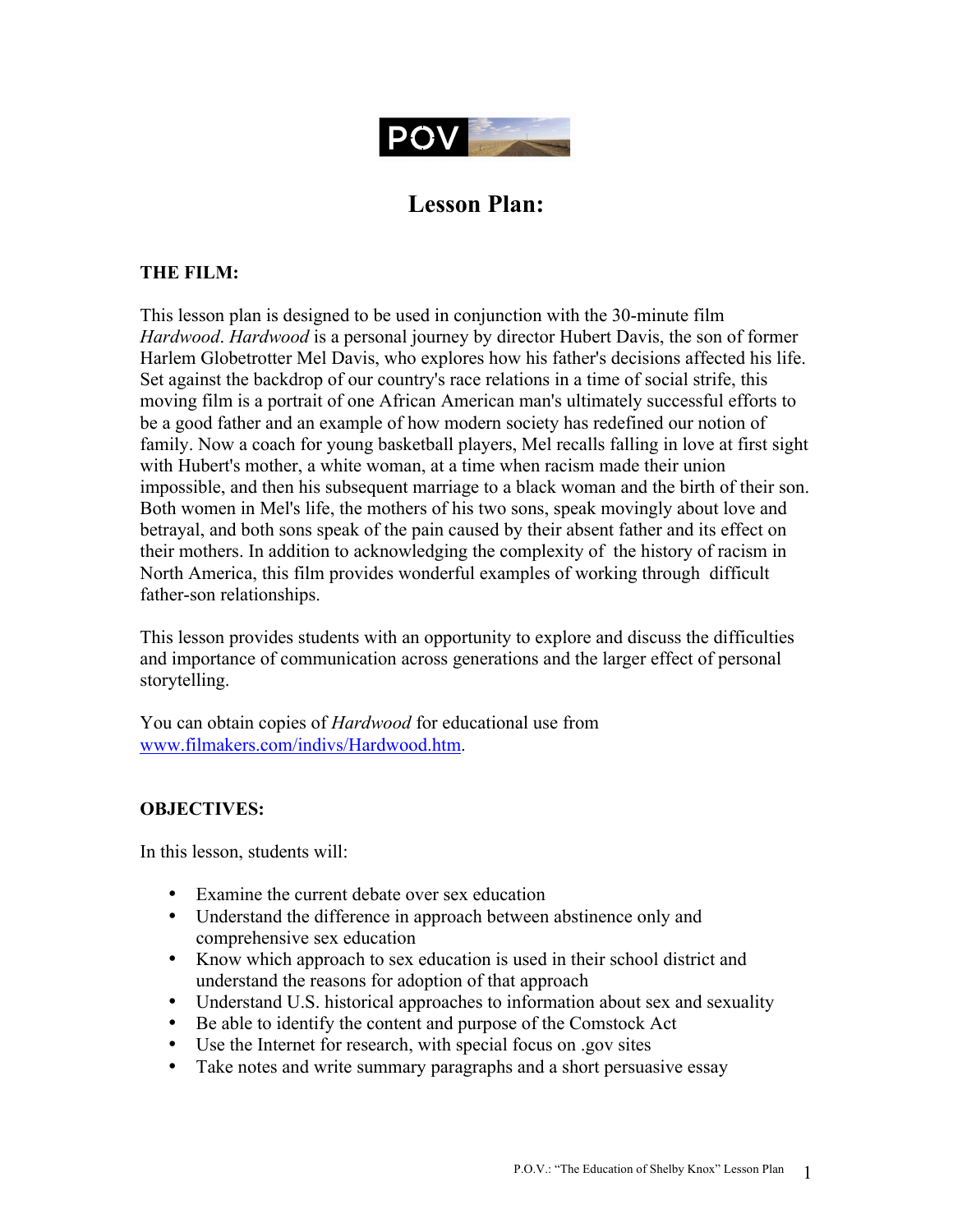## **GRADE LEVEL**: 19-12

**SUBJECT AREAS:** History, Civics, Government (see related learning standards below)

#### **MATERIALS:**

- Student Handouts
- VHS/DVD of *Hardwood*, VCR/DVD player & monitor
- Internet access for student research

### **ESTIMATED TIME NEEDED:** 4 class periods

## **BACKGROUND INFORMATION:**

*Hardwood* is an excellent tool for the high school classroom because it presents a compelling human story which will resonate with the family experiences of all kinds of students. To provide context for the story, this lesson asks students to examine the 1967 U.S. Supreme Court case *Loving vs. Virginia,* that found laws against miscegenation marriage between whites and non-whites—illegally discriminated on the basis of race.

 As preparation for viewing the film, or as part of a unit on the civil rights movement, have students research the history of interracial marriage in North America. While viewing *Hardwood* have students take note of discussions about interracial marriage. After viewing, discuss the differences between attitudes towards interracial relationships in the 1960's, when Megan and Mel met, and today. As a homework activity have students prepare a report on changing laws and attitudes towards interracial marriage in the United States. Alternately, have them write a personal reflection on what they think the significance is of the changing attitudes and laws pertaining to interracial marriage, either in *Hardwood* or in their own lives.

Because the film and the lesson deal with questions related to sensitive subject matter, we strongly recommend pre-screening and careful preparation. Students should be mature enough to discuss the issues using academic and political language.

Historical Background on Loving vs. Virginia

In reviewing the supreme court case with students, you may want to mention the following:

resented here is the actual text of the decision of the U.S. Supreme Court in the case of Loving v. Virginia, the case which overturned the laws against interracial marriage still in effect as late as 1967 in 16 states. Many other states had enacted such laws in previous years, but had repealed them by the time of the Loving Decision.

The case is not only about intermarriage, but also, about how this country defined people in terms of "race", for not only did the Virginia statute in question prohibit the intermarriage of "whites" with "coloreds" and American Indians, it also assigned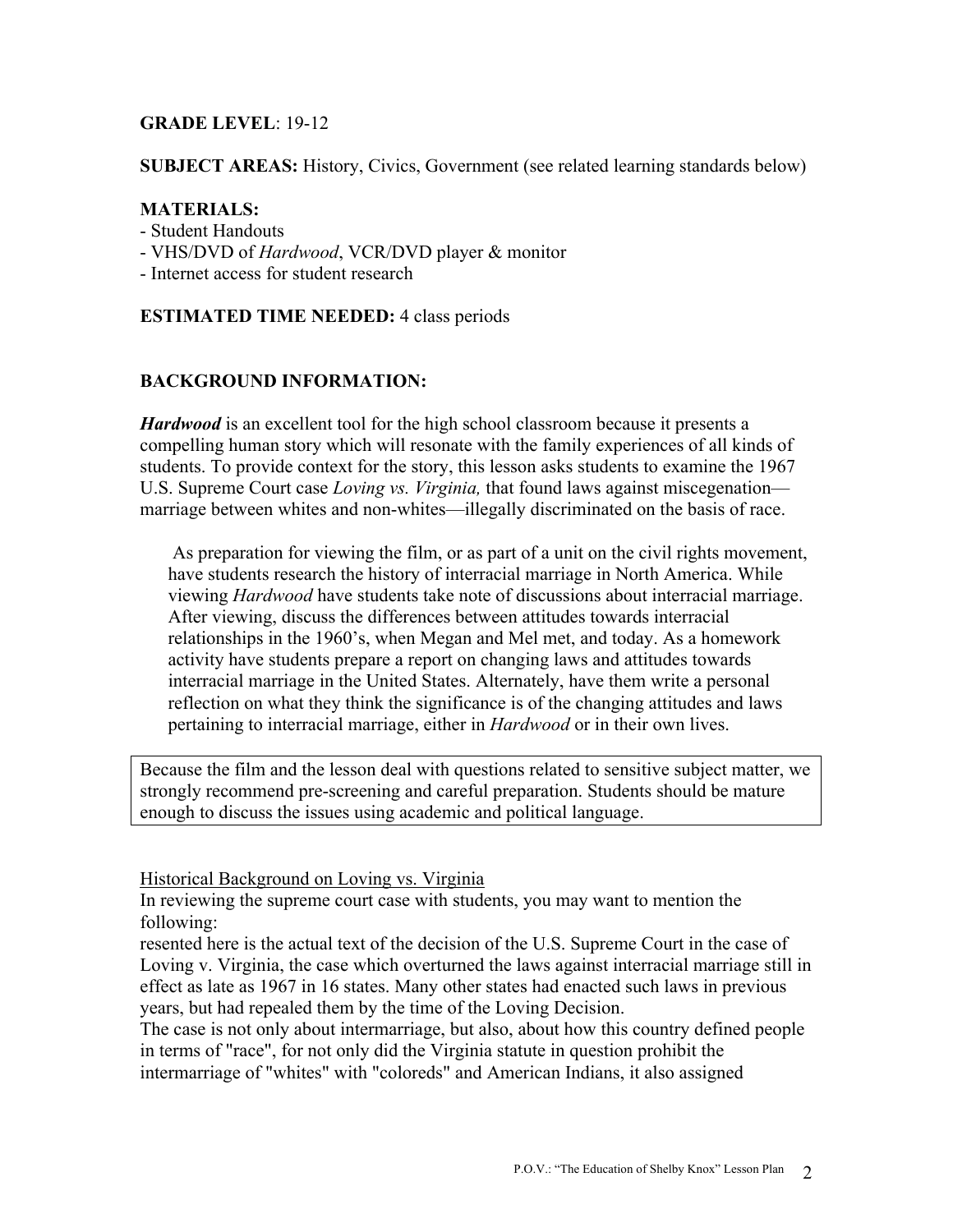multiracial people to one or the other of these groups (but never to more than one or to a separate mixed category), depending upon the degree and type of mixture. A white person was someone with no trace of any but "Caucasian blood", with the exception of a person who had 1/16 or less of American Indian ancestry (and no other non-white ancestry), an allowance notably covering some wealthy and well-respected descendants of Pocahontas and John Rolfe. A black person was anyone with any "ascertainable" negro blood, the classic expression of the infamous "one-drop-rule". An American Indian was anyone with at least 1/4 Indian ancestry, or anyone with at least 1/4 Indian blood and no more than 1/16 "Negro" blood and who was also a member of an Indian tribe

Richard and Mildred Loving were married in 1958 in Washington D.C. because their home state of Virginia still upheld the antimiscegenation law which stated that interracial marriages were illegal. They were married, then lived together in Caroline County, Virginia. In 1959 they were prosecuted and convicted of violating the states's antimiscegenation law. They were each sentenced one year in jail, but promised the sentence would be suspended if they agreed to leave the state and not return for 25 years. Forced to move, they returned to Washington D.C. where, in 1963, they initiated a suit challenging the constitutionality of the antimiscegenation law. In March of 1966, the Virginia Supreme Court of Appeals upheld the law, but in June of 1967, the U.S. Supreme Court unanimously ruled the law unconstitutional. Thus, in 1967 the 16 states which still had antimiscegenation laws on their books were forced to erase them

# **ACTIVITY:**

### **Class 1:**

- a) Let students know that they are going to do a brief unit examining the history of intermarriage in the United States and that the unit will begin by looking at historical context.
- b) Distribute the text of the Chief Justice Warren's opinion and give students a brief background on the law (see background section).
- c) Distribute the research questions handout and assign students to use the Internet to answer the questions on the history of interracial marriage. Students can write in note form rather than full paragraphs, but let them know that you will be asking for their answers during the next class period.
- d) You may also wish to restrict student research to .gov websites. To create a list of sites that you find acceptable, you may want to go to www.findlaw.com. This site allows for a comprehensive search of all government sites. Type in "Loving v. Virginia".

### **Class 2:**

- a) Ask students to share what they have learned about the case. Discuss and summarize, helping students see that how
- b) Let students know that they are going to shift from the kind of public discourse addressed in the "Loving v. Virginia" to the person way in which this type of discourse affected one family in particular.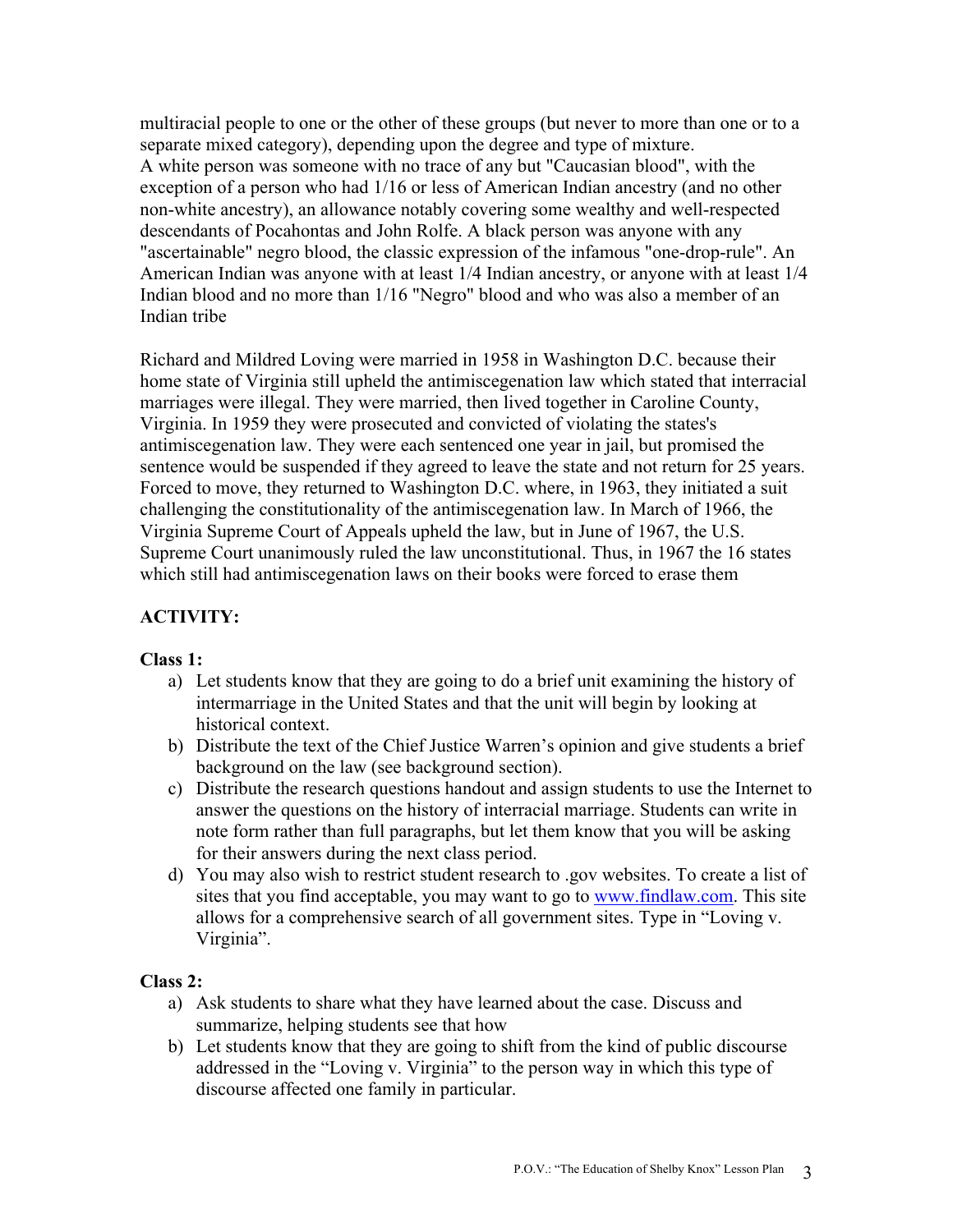- c) In preparation for showing *Hardwood*, remind students of the questions on their research handout and assign them to take notes during the film that will provide answers to those questions.
- d) Show *Hardwood.*

## **Class 3:**

- a) Encourage students to share their reactions to the film. For general discussion questions see the discussion guide. http://www.pbs.org/pov/pov2005/shelbyknox/resources\_guide.php
- b) Assign as homework the task of turning notes on the *Loving vs. Virginia* and *Hardwood* into summary paragraphs.

### **Class 4:**

- a) Start a class discussion by asking students to list the similarities and differences between …..Discuss how the history of restricting speech about sex influences the current debate over sex education in schools. Also discuss the difference between general public dissemination of information, and information taught in a public school classroom.
- b) Let students examine their school district's sex education policy. If this policy is available in writing, distribute copies. If not, you may wish to invite an administrator or school board member to your class to provide the information to students.
- c) Wrap up the discussion by asking students to identify the difference between sharing information (a school's responsibility) and sharing values (a family's responsibility). As time allows, invite students to share their views on their school's approach to sex education.

**ASSESSMENT:** Collect homework (summary paragraphs) and use it to assess student comprehension.

Optional: Assign students to write an op/ed for or against abstinence-only education using at least one historical reference to back up your position, or write a letter to your school board indicating support for or opposition to current school policy.

### **WORKSHEETS / HANDOUTS:**

- 1. Student research questions
- 2. Text of Comstock Act Note: the paragraph breaks and numbers are to help with comprehension and discussion. They are not in the original document.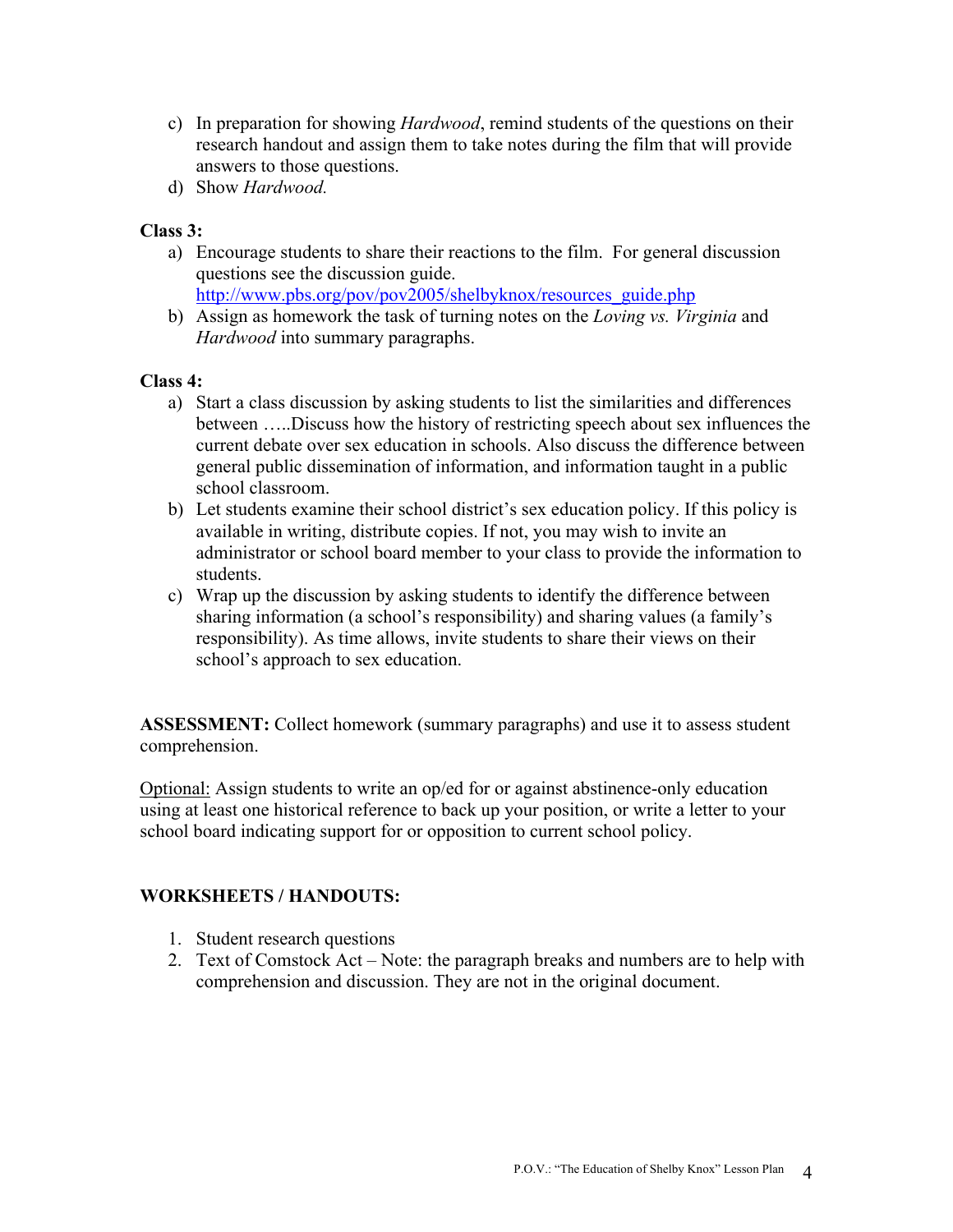#### **RESEARCH QUESTIONS for** *THE EDUCATION OF SHELBY KNOX*

|                                                                                     | <b>COMSTOCK ACT</b> | THE EDUCATION OF<br><b>SHELBY KNOX</b> |
|-------------------------------------------------------------------------------------|---------------------|----------------------------------------|
| FOR SUPPORTERS OF THE                                                               |                     |                                        |
| LEGISLATION OR POLICY:                                                              |                     |                                        |
| What did the<br>legislation/policy say?                                             |                     |                                        |
| What problem(s) was                                                                 |                     |                                        |
| the legislation/policy<br>intended to address?                                      |                     |                                        |
| How would the                                                                       |                     |                                        |
| legislation/policy solve<br>the problem $(s)$ ?                                     |                     |                                        |
| FOR OPPONENTS OF THE                                                                |                     |                                        |
| LEGISLATION OR POLICY:                                                              |                     |                                        |
| Did they agree that there<br>was a problem?                                         |                     |                                        |
| If they agreed that there<br>was a problem, how did<br>they define that<br>problem? |                     |                                        |
| Why didn't they think                                                               |                     |                                        |
| the proposed<br>legislation/policy would<br>solve the problem(s)?                   |                     |                                        |
| Describe any alternative<br>solutions proposed.                                     |                     |                                        |
|                                                                                     |                     |                                        |
| FOR SUPPORTER AND OPPONENTS:                                                        |                     |                                        |
| How did the way that<br>people defined the<br>problem(s) influence the              |                     |                                        |
| solutions they crafted?                                                             |                     |                                        |
|                                                                                     |                     |                                        |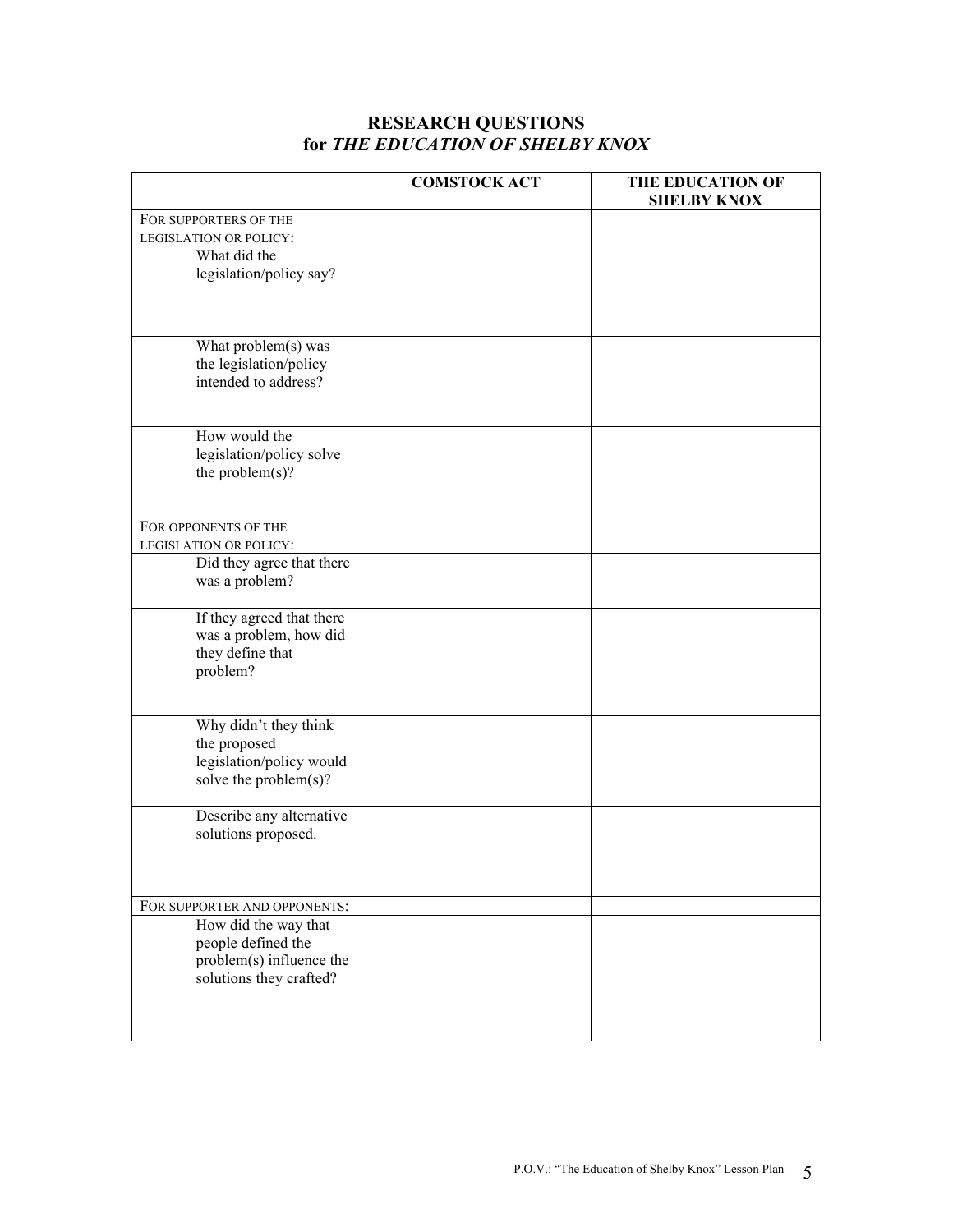## **FORTY-SECOND CONGRESS. Sess. III. CH. 258. 1873. CHAP. CCLVIII. - An Act for the Suppression of Trade in, and Circulation of, Obscene Literature and Articles of Immoral Use.**

Be it enacted by the Senate and House of Representatives of the United States of America in Congress assembled, That whoever, within the District of Columbia or any of the Territories of the United States, or other place within the exclusive jurisdiction of the United States,

- (1) shall sell, or lend, or give away, or in any manner exhibit, or shall offer to sell, or to lend, or to give away, or in any manner to exhibit, or shall otherwise publish or, offer to publish in any manner,
- (2) or shall have in his possession, for any such purpose or purposes,
- (3) any obscene book, pamphlet, paper, writing, advertisement, circular, print, picture, drawing or other representation, figure, or image on or of paper or other material,
- (4) or any cast, instrument, or other article of an immoral nature, or any drug or medicine, or any article whatever, for the prevention of conception, or for causing unlawful abortion,
- (5) or shall advertise the same for sale,
- (6) or shall write or print, or cause to be written or printed, any card, circular, book, pamphlet, advertisement, or notice of any kind, stating when, where, how, or of whom, or by what means, any of the articles in this section hereinbefore mentioned, can be purchased or obtained,
- (7) or shall manufacture, draw, or print, or in any wise make any of such articles,
- (8) shall be deemed guilty of a misdemeanor, and, on conviction thereof in any court of the United States having criminal jurisdiction in the District of Columbia, or in any Territory or place within the exclusive jurisdiction of the United States, where such misdemeanor shall have been committed; and on conviction thereof, he shall be imprisoned at hard labor in the penitentiary for not less than six months nor more than five years for each offense, or fined not less than one hundred dollars nor more than two thousand dollars, with costs of court.

SEC. 2. That section one hundred and forty-eight of the act to revise, consolidate, and amend the statutes relating to the Post-office Department, approved June eighth, eighteen hundred and seventy-two, be amended to read as follows: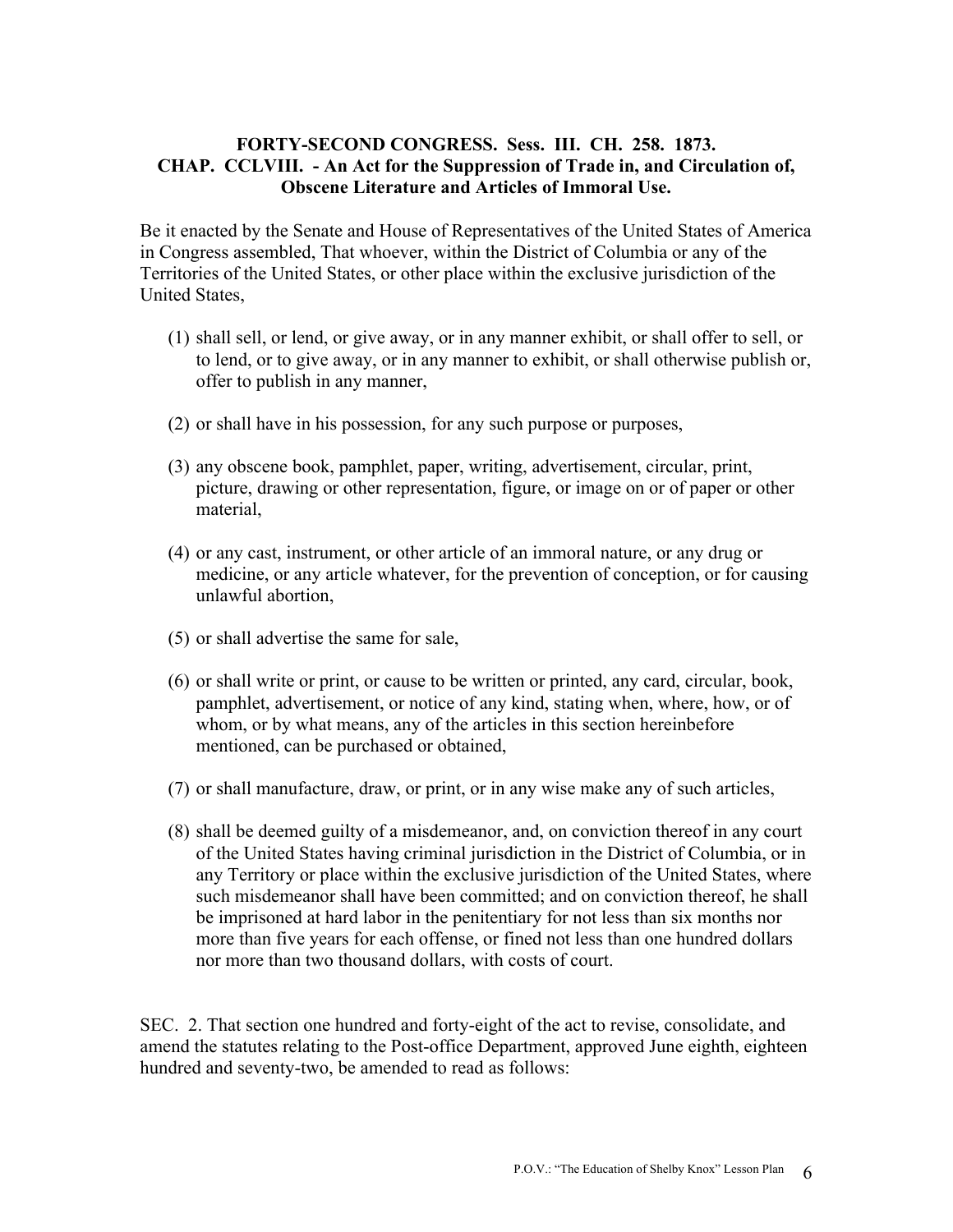- (9) "SEC. 148. That no obscene, lewd, or lascivious book, pamphlet, picture, paper, print, or other publication of an indecent character,
- (10) or any article or thing designed or intended for the prevention of conception or procuring of abortion,
- (11) nor any article or thing intended or adapted for any indecent or immoral use or nature,
- (12) nor any written or printed card, circular, book, pamphlet, advertisement or notice of any kind giving information, directly or indirectly, where, or how, or of whom, or by what means either of the things before mentioned may be obtained or made,
- (13) nor any letter upon the envelope of which, or postal-card upon which indecent or scurrilous epithets may be written or printed, shall be carried in the mail,
- (14) and any person who shall knowingly deposit, or cause to be deposited, for mailing or delivery, any of the hereinbefore-mentioned articles or things, or any notice, or paper containing any advertisement relating to the aforesaid articles or things,
- (15) and any person who, in pursuance of any plan or scheme for disposing of any of the hereinbefore-mentioned articles or things, shall take, or cause to be taken, from the mail any such letter or package,
- (16) shall be deemed guilty of a misdemeanor, and, on conviction thereof, shall, for every offense, be fined not less than one hundred dollars nor more than five thousand dollars, or imprisoned at hard labor not less than one year nor more than ten years, or both, in the discretion of the judge."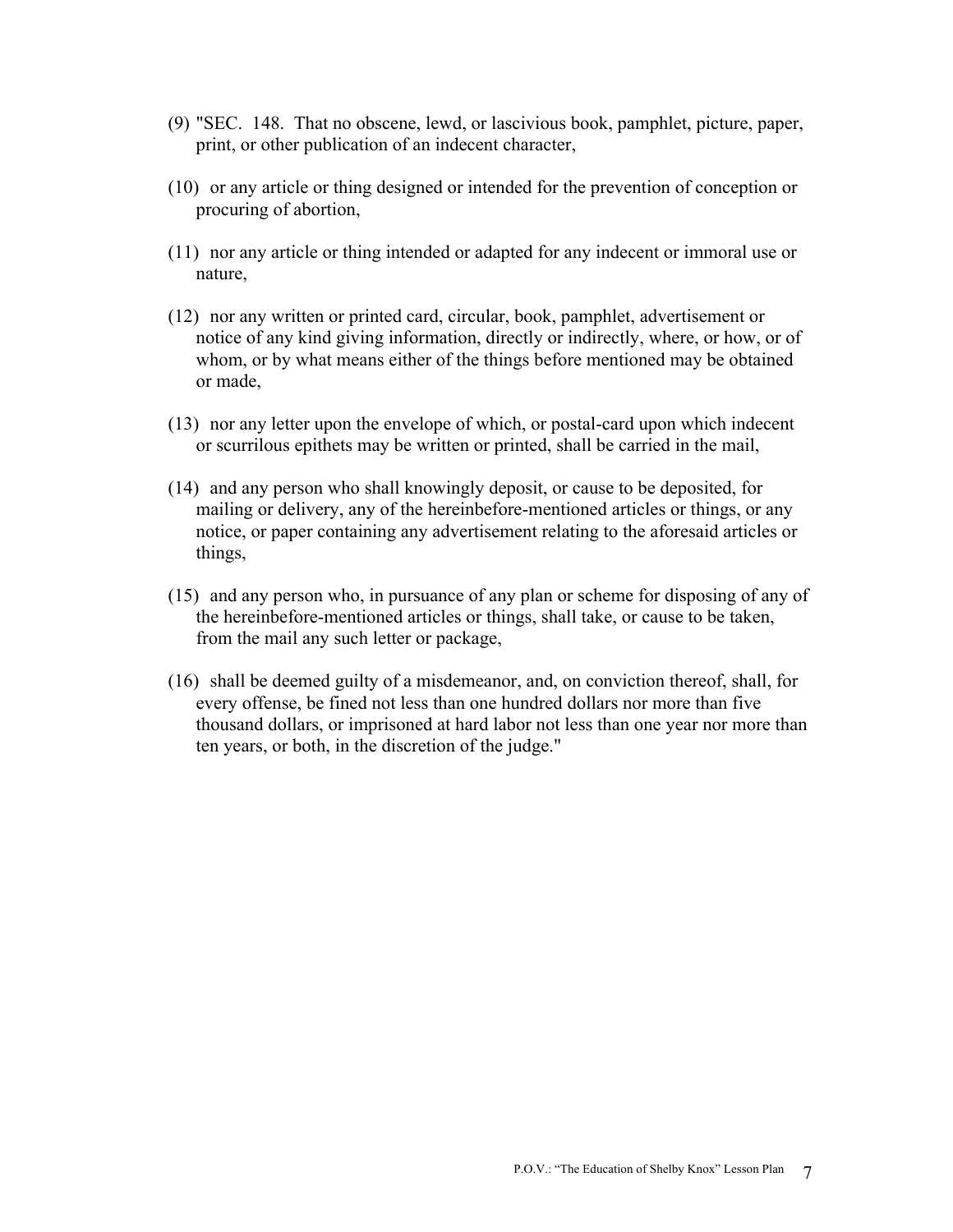## **EXTENSIONS & ADAPTATIONS:**

- Look at FCC laws governing indecency. What kinds of messages are prohibited by U.S. law? Ask students to examine the media they use most (video games, music, magazines, etc.) and assess whether or not they circumvent the intent of the FCC regulations.
- Ask students to find examples of current media messages about sex. Discuss what kinds of messages are being communicated and whether or not the messages promote healthy behavior.
- Ask students to interview their parents or guardians about their views on the types of information about sex that schools and/or media should disseminate.
- Research sex education policies from other countries and compare to current U.S. policy. In what ways are motives and methods similar and different?
- If your school's Internet blocking policies made research on the Comstock Act difficult or impossible, you may want to engage students in a discussion of the pros and cons of requiring schools or libraries to use blocking software. This could be extended to a school-wide survey about appropriate Internet access policy and eventual student recommendations to administrators and the school board.

## **RESOURCES:**

www.pbs.org/wgbh/amex/pill/tguide/index.html - The website of the PBS series, American Experience. This episode is on the history of The Pill. The site includes brief histories of the Comstock Act and the work of Margaret Sanger.

www.ppnep.org/timeline.htm – Planned Parenthood has created this timeline of reproductive rights, including rights involving contraception.

www.womenshealth.about.com/library/blandreatone.htm - This excerpt from historian Andrea Tone's *Devices and Desires: A History of Contraception in America*, provides details on how the Comstock Act came to be law.

http://college.hmco.com/history/readerscomp/rcah/html/ah\_009600\_birthcontrol.h tm - Historian Linda Gordon provides a brief overview of the history of birth control information in the U.S.